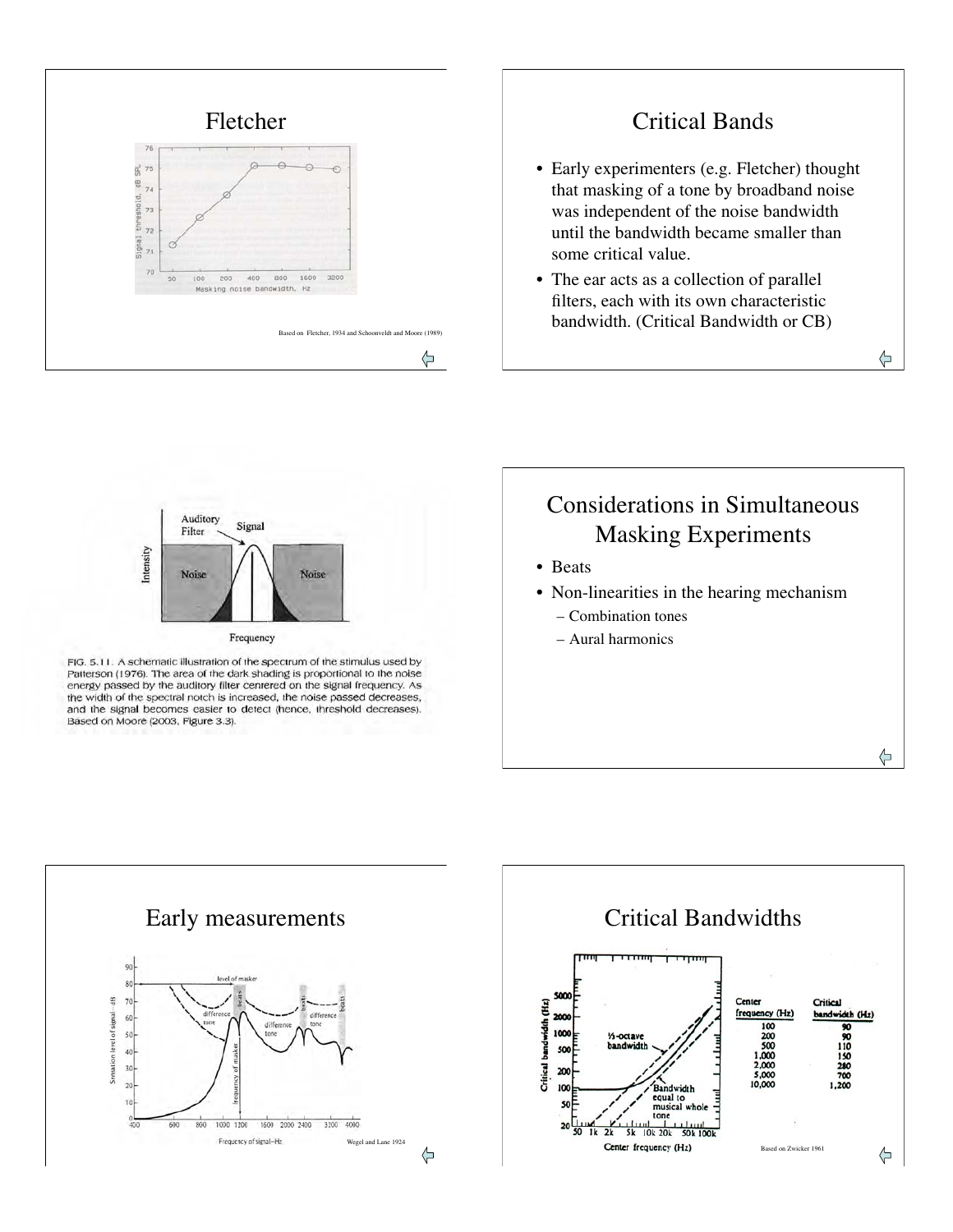# Estimating the shape and size of the filters

- Fletcher used an approximation to the filter's shape as a rectangle.
- Rectangular approximations came to be known as Equivalent Rectangular Bandwidths (ERB)

# Equivalent Rectangular Bandwidth (ERB)

 $ERB = ((6.23x10^{-6}xf_c^2) + (93.39x10^{-3}xf_c) + 28.52)$ 

⇦

- $f_c$  is center frequency
- It is an approximation that describes the filters as ideal rectangular filters

#### $ERB = 24.7(0.004.37f_c + 1)$ (Glasberg and Moore 1990)

Where  $f_c$  is in Hz.



16



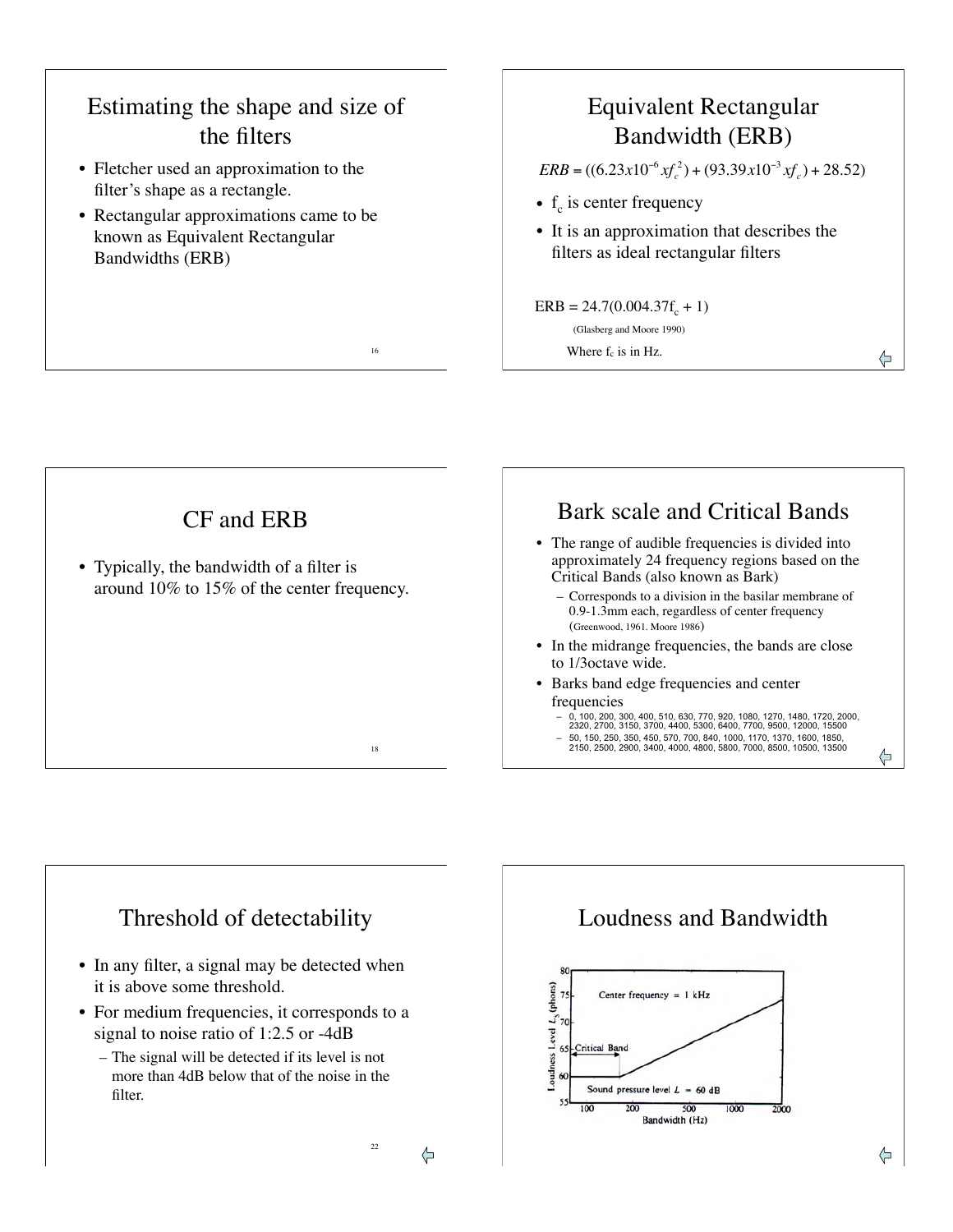## Masking

- The process by which the threshold of audibility for one sound is raised by the presence of another (masking) sound
- The amount (usually in dB) by which the threshold of audibility of a sound is raised by the presence of another (masking) sound.

American Standards Association 1960

⇦

### Masking

- Masking of two tones
	- Masker: The tone or signal which causes the masking
	- Maskee or Signal: Tone which is masked
- Possible explanation: masking occurs because the threshold of hearing of the signal is shifted when in presence of the masker.





FIG. 5.13. An Illustration of the upward spread of masking. The curves show the threshold level of a pure-tone signal in the presence of a 2.4-kHz pure-tone masker, as a function of signal frequency. Thresholds are shown for two levels of the masker (see legend). Threshold is highest (masking<br>is greatest) when the signal frequency is equal to the masker trequency. As the masker level increases the signal threshold increases, although the increase is greatest on the high-frequency side of the masking pattern. Data are from an unpublished study by Oxenham, reported by Oxenham and Bacon (2004).



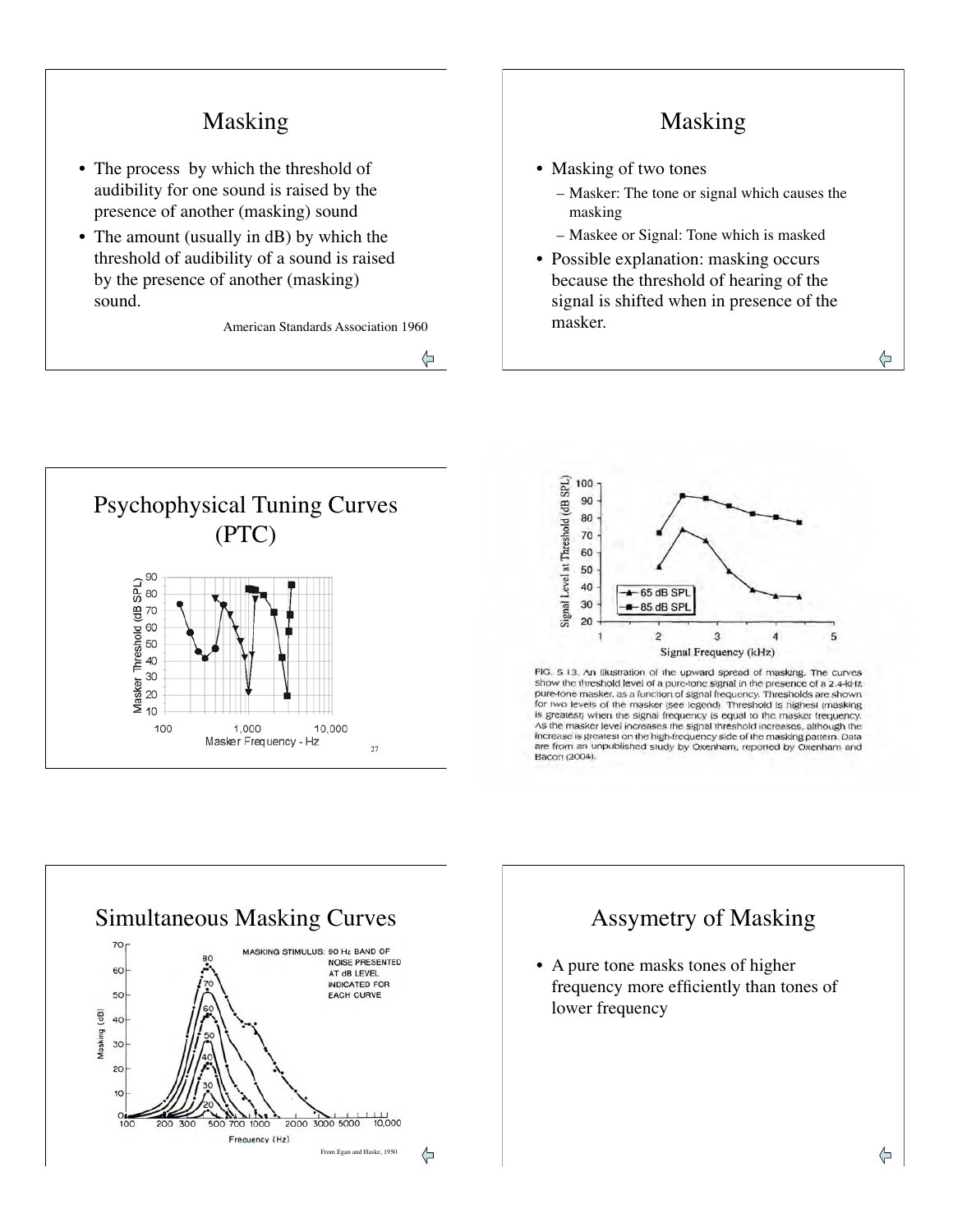





# Forward and Backward Masking

- Masking can also occur when the tone (signal) and the masker are not simultaneous.
- Forward Masking – Masking of a tone by a sound that ends a short time (e.g. 20-30ms) before the tone begins
- Backward Masking – Masking of a tone by a sound that begins sometime later (e.g. 10ms later)

⇦

# Forward and Backward masking

- Forward masking suggests that recently stimulated sensors are not as sensitive as fully-rested ones
- Backward masking may occur at higher levels of processing